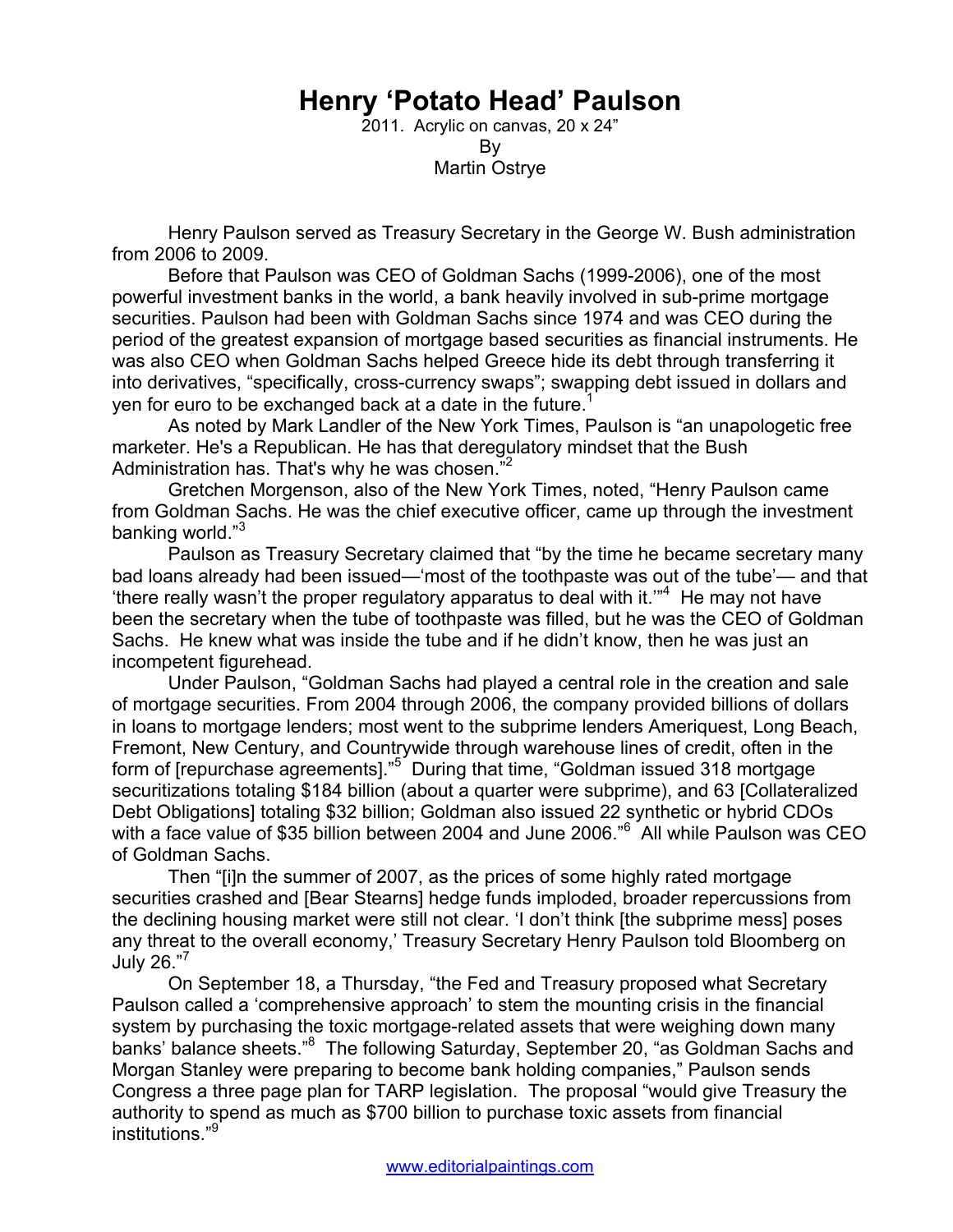Gretchen Morgenson observed that the "plan was a \$700 billion - a request for that money from the taxpayer - to be used to buy the kinds of toxic mortgage securities that were creating so many problems for the banks."<sup>10</sup>

 Paulson told the FCIC that '"The whole reason for designing the program was so many banks would take it, would have the capital, and that would lead to lending. That was the whole purpose.' However, there were no specific requirements for those banks to make loans to businesses and households. 'Right after we announced it we had critics start saying, 'You've got to force them to lend,'" Paulson said. Although he said he couldn't see how to do this, he did concede that the program could have been more effective in this regard."<sup>11</sup>

 At the time, though, Paulson proclaimed that he had "the greatest confidence in the resiliency, flexibility and strength of our economy and our capital markets."<sup>12</sup>

 On October 14, 2008, Paulson goes before the cameras to hold a press conference, *"*Today, we are taking decisive actions to protect the U.S. economy. We regret having to take these actions. Today's actions are not what we ever wanted to do, but today's actions are what we must do to restore confidence in our financial system." He went on to say, "Government owning a stake in any private U.S. company is objectionable to most Americans, me included."13 That is unless you are a pseudo-free-marketer and really need the money. Paulson, an anti-government libertarian, could care less about the American people, his only objective was to serve Wall Street and the corporations; that's where he spent his life, and now he was just going to give the people's money to his friends because the only place left to get money was the U.S. Treasury. Even a Republican had enough sense to see that. Representative Paul Broun of Georgia said, "[t]his is essentially Mr. Paulson's bill to help his friends, and I can't buy it."<sup>14</sup>

 Perhaps the best way to summarize it all is as Joe Nocera of the New York Times said, "The government's attitude towards homeowners was, 'They did it to themselves. That's the way it goes.' The government's attitude towards Wall Street was, 'These are a bunch of smart, sophisticated people. Yeah, they made some mistakes, but the system is fine and we'll be OK.'"<sup>15</sup>

That's right, "the system", the revolving door system between the government and Wall Street. The system that says, we'll take care of one another and everything will be just fine. Everyone will get rich. However, the system and the actions of Henry Paulson while at Goldman Sachs and as Treasury Secretary will be felt in Greece, the United States, and around the world for years to come – much of it hidden away in the fine print of destructive financial instruments.

Only one percent will get rich.